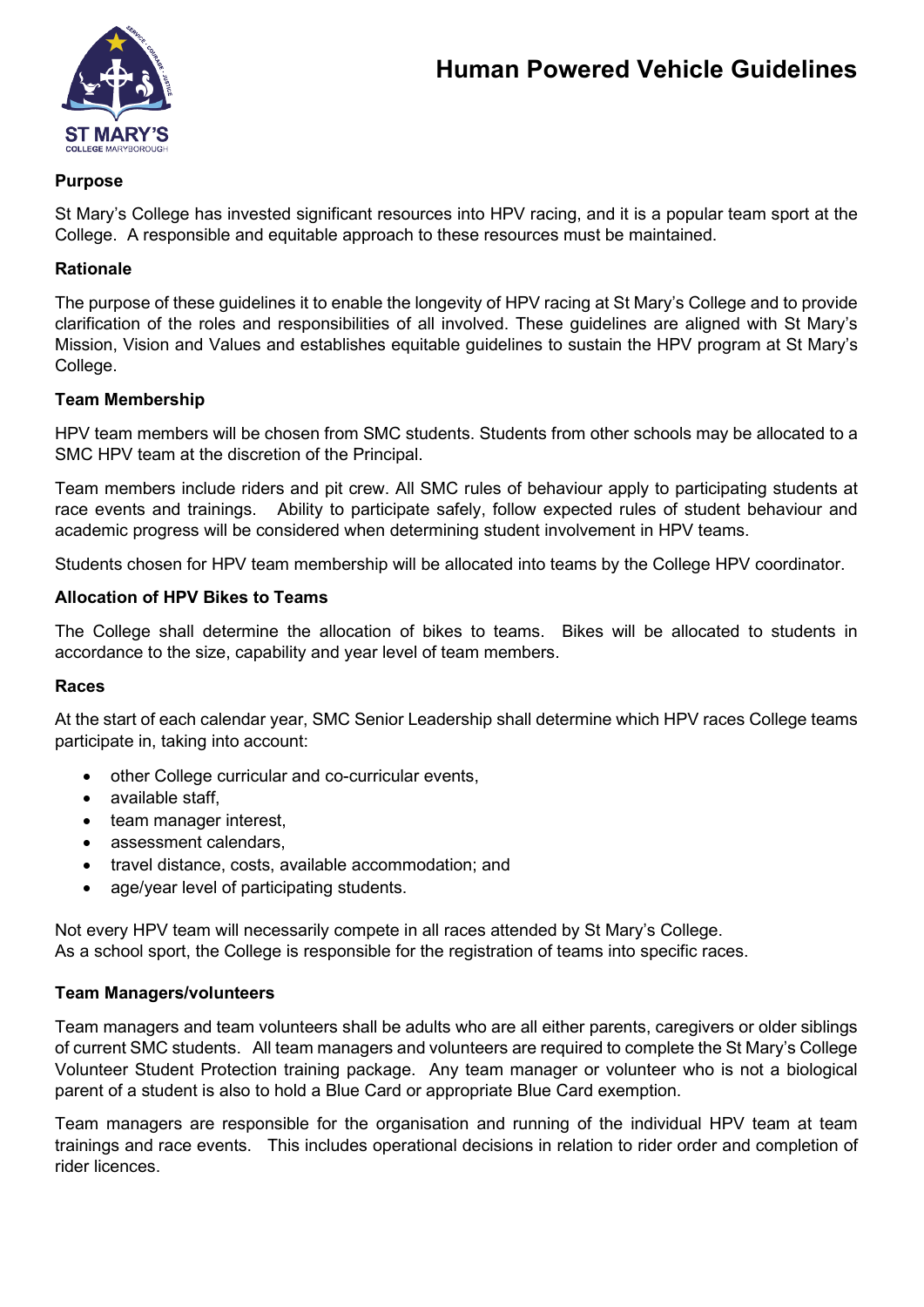## **Fees and costs**

Participation in HPV is a voluntary co-curricular activity that is user pays.

# **Student Contribution**

HPV students (riders and pit crew) will contribute to the costs of HPV to ensure the sustainability of the HPV program.

The amount of student contribution may vary each year.

In 2020, the HPV student contribution shall be \$50 per HPV student. This student contribution is nonrefundable and secures the student's position in a HPV team. Failure to pay the student contribution may result in the filling of that team position by another student.

### **Maintenance Levy**

In addition to the student contribution all HPV students competing in more than one race for the year will pay an additional maintenance levy to assist the College to meet the on-going costs of maintenance of the HPV bikes. This maintenance levy is \$25 per student per race.

### **Maintenance**

Whenever possible College HPV bikes will be maintained and repaired by the College.

Team managers should notify Mr Kerry McDonald at the College of maintenance requirements and arrangements for the necessary maintenance shall be made. If it is not possible for the College to undertake the maintenance of the HPV bikes due to the available time, expertise or equipment required, Mr Kerry McDonald will advise the team manager and make other arrangements accordingly. Expenditure in excess of \$100.will require a SMC signed purchase order.

If during race events, repairs are required then team managers may in consultation with the SMC attending staff member organise the repair of the College HPV bike.

Each HPV team will be allocated a maintenance budget to ensure the fair distribution of resources across the HPV program. This maintenance budget shall be controlled by the College Finance Officer.

Reimbursement of maintenance expenses paid for by Team Managers may occur however, application for reimbursement on presentation of receipts in a timely manner is at the discretion of the College and not automatic. Team Managers are therefore encouraged to always receive College approval for expenditure through a purchase order prior to expenditure.

### **Sponsorship**

Teams may obtain sponsorship. A sponsorship letter on College letterhead signed by the Principal is available for use by teams seeking sponsorship. All sponsorship monies are to be paid to SMC for the ongoing longevity of the program and equitable distribution across SMC teams.

Sponsorship money will be distributed as follows:

- 30% St Mary's College HPV long term fund to ensure the longevity of the program. This fund will be used for significant expenditure such as purchase of new bikes and large-scale equipment;
- 40 % for normal maintenance expenses on HPV bikes
- 20% for team uniforms.
- 10% for HPV bike wrapping/decoration/painting.

Names of all sponsors for each team will be advertised on every bike.

### **HPV Training and Racing**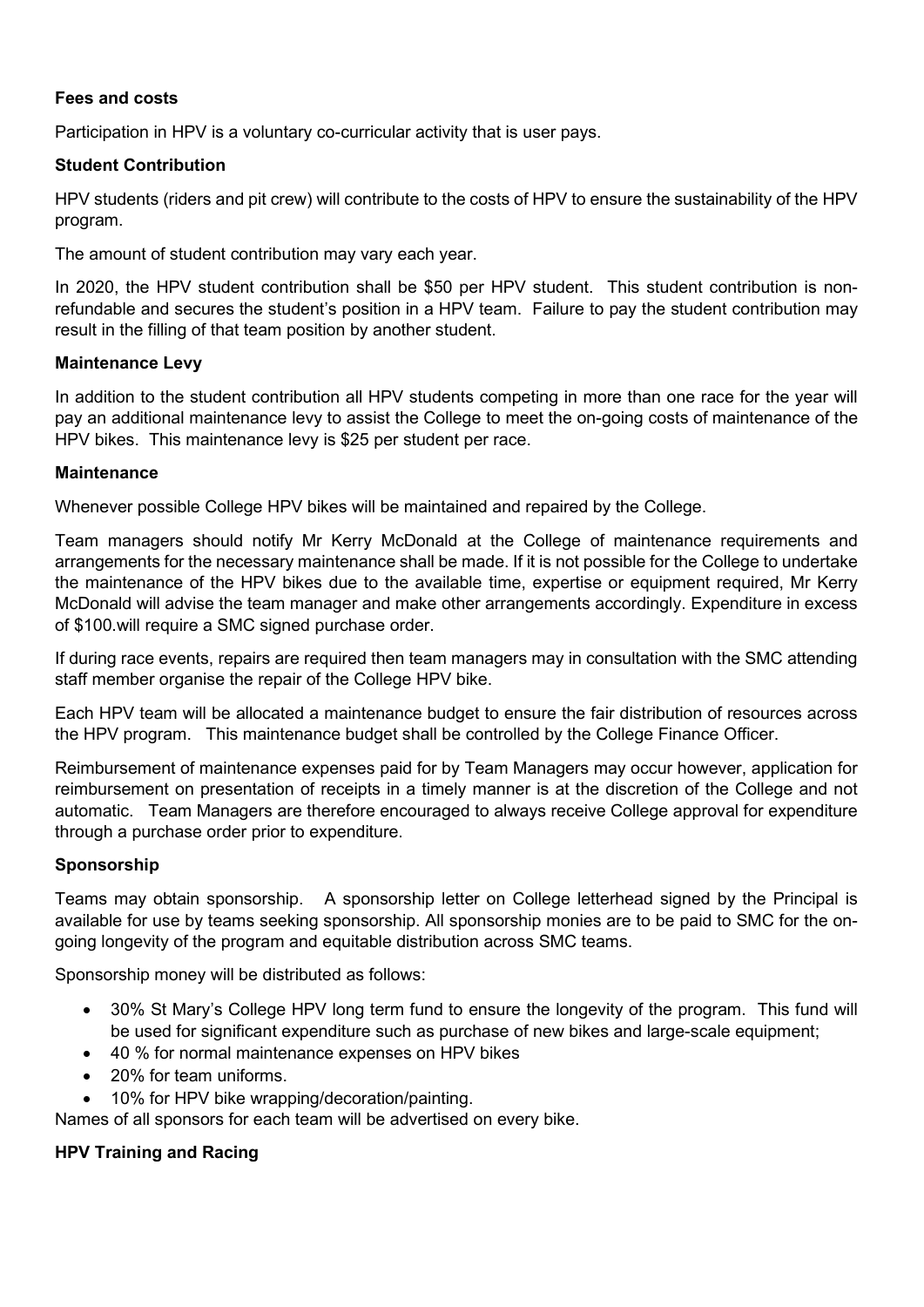Safety of students is paramount at all HPV trainings and race events. Students will comply with the HPV rules of racing at all races and trainings. Students will comply with all race rules including safe driving of HPV bikes and use of designated safety equipment.

During trainings riders will wear a bike helmet, gloves, eye protection and use the seat belt.

All training on HPV bikes will take place at the Velodrome at Tinana and on the race tracks at race events as and when designated by race organisers. HPV bikes will not be used at any other public place without the prior approval of the Principal.

#### **Use of College Resources**

All items purchased by the College directly or purchased by managers and later reimbursed by the College remain the property of the College.

Any item donated by sponsors shall also remain the property of St Mary's College and are to be returned to the College at completion of the race.

#### **Team Names**

Team names shall be determined by SMC HPV Coordinator

#### **Team Uniforms**

Team uniform consists of the following items:

- Racing shirt
- SMC Sports Shorts
- SMC Hoodie
- Hat (College Sports hat or hat provided by sponsor)

College sports shorts, hoodie and hat are provided by students at their own expense from the College uniform shop.

In 2020 each HPV team shall have a team racing shirt. Team racing shirts purchased in 2020 shall be printed without reference to the year of racing.

From 2021 all SMC HPV teams shall have a consistent SMC team shirt with standardised College design with variation in colour only to help identify individual teams.

Riders may wear comfortable shorts/leggings while riding the HPV. SMC sports shorts shall be worn by students when students are not riding.

The SMC Hoodie may be worn by students. St Mary's College has a sun safe policy. Students must wear a hat during daylight hours at events. The St Mary's College sports hat is suitable for use.

#### **HPV Bike Decoration**

All College HPV bikes will be decorated/painted/wrapped in a manner consistent with College values. Team decoration, painting or wrapping of HPV bikes will only occur after the design has first received approval from the SMC HPV Coordinator.

From 2021 all SMC HPV bikes shall have consistent decoration, painting or wrapping design which will allow for College identification as well as some team individuality.